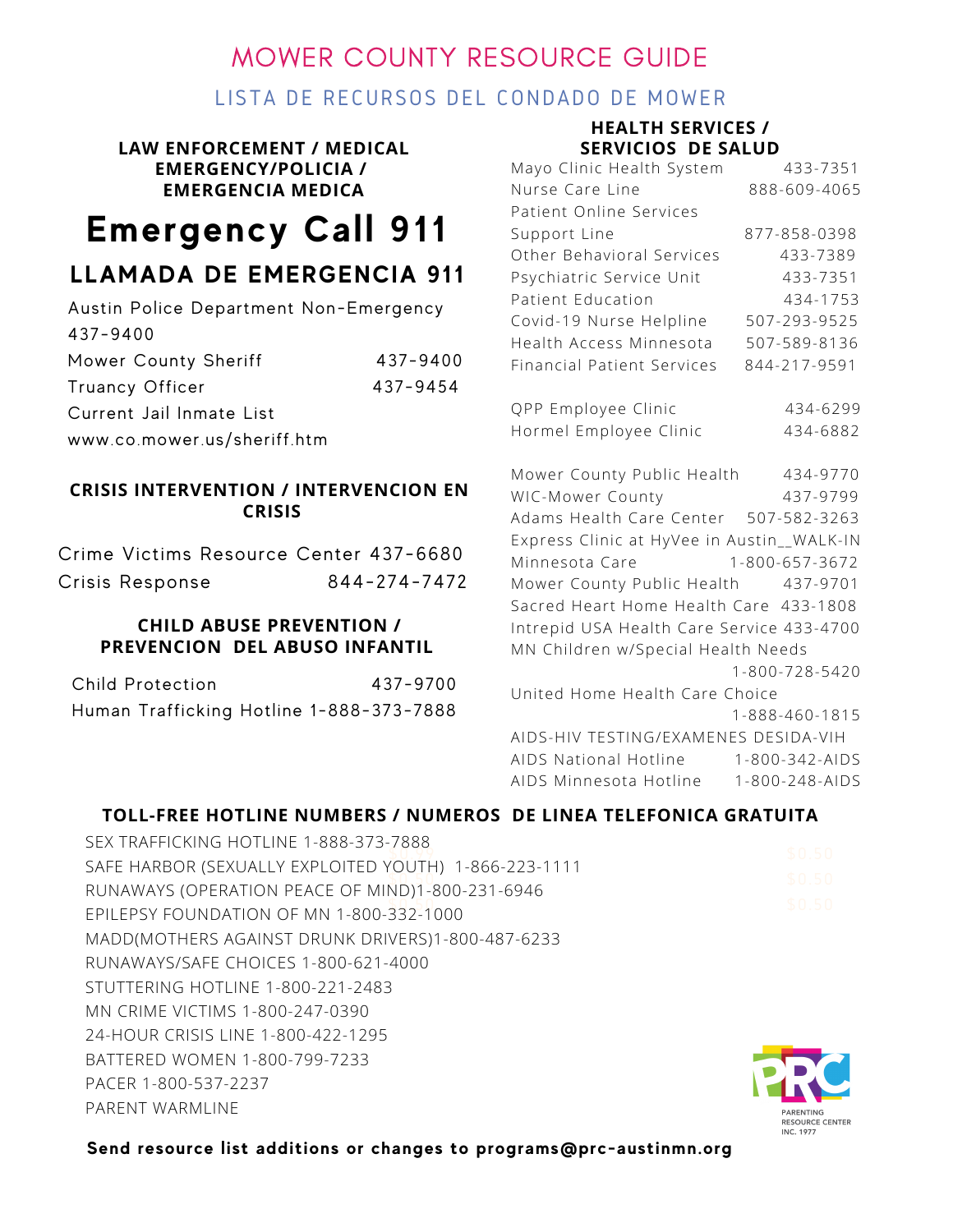### COUNSELING/MENTAL HEALTH / ASESORAMIENTO / SALUD MENTAL

| MAYO Clinic                           | 433-7351       |
|---------------------------------------|----------------|
| Catholic Charities                    | 433-3062       |
| Cedar River Counseling Srvcs 433-6482 |                |
| Cedar House                           | 437-9152       |
| Crisis Response                       | 1-844-274-7472 |
| Family Focus                          | 434-3586       |
| Gerard Community Mental Health        |                |
| Services Therapy, Diagnostic,         |                |
| Assessment and Psychological          |                |
| Testing                               | 434-4366       |
| Kevin Anderson Lic. Psychologist/EMDR |                |
| Therapy                               | 440-0134       |
| Lutheran Social Srvs. 1-800-582-5260  |                |
| Mayo Clinic Social Services 437-7351  |                |
| Psychiatry/                           |                |
| Psychology Assoc.-So MN               | 433-5191       |
| Independent Management Services       |                |
| (IMS)/ ARMHS therapy, diagnostic      |                |
| assessment &                          |                |
| psychological test                    | 437-6389       |
| Dr Moran Professional Corp            | 438-2010       |
| Veteran Service Office                |                |
| Mower County                          | 434-2712       |
| Quality Case Mgmt, Inc.               | 437-9085       |
| Quality Community Srvs. Inc           | 437-9085       |
| New Horizons Adoption                 |                |
| Agency                                | 800-314-3370   |
| Wellness In The Woods                 | 844-739-6369   |

### EDUCATION / EDUCACION

| Austin Public Schools District Office460-1900 |                  |
|-----------------------------------------------|------------------|
| Alt School/Area Learning Ctr                  | 460-1805         |
| <b>Austin Community Education</b>             | 460-1706         |
| Austin Adult Learning                         | 433-0600         |
| English Language Learning                     | 433-0600         |
| GED & Transition to College                   | 440-8701         |
| <b>Austin ECFE</b>                            | 460-1709         |
| ECSE(Early Childhood Special Ed.)             | 460-1705         |
| Blooming Prairie Public Schools               | 583-4427         |
| Grand Meadow Admin & ECFE                     | 754-5310         |
| Hayfield-Brownsdale ECFE                      | 477-3236         |
| Hayfield-Brownsdale Public Schools 477-3236   |                  |
|                                               |                  |
| Southland Schools ECFE                        | 582-3405         |
| Southland Schools                             | 582-3568         |
| LeRoy-Ostrander Admin                         | 324-5743         |
| LeRoy-Ostrander ECFE                          | 324-5741         |
| Lyle Schools Administration                   | 582-3568         |
| Riverland CC Austin                           | 433-0600         |
|                                               | 1-800-247-5039   |
| Headstart Program (SEMCAC)                    | 433-5889         |
| <b>PACER</b>                                  | 1-800-537-2237   |
| Autism Resource Specialist                    | 433-4243         |
| Univ. of Minnesota Ext, Mower Co. 437-9552    |                  |
| Univ. of Minnesota Extension, Mower Co. for   |                  |
| SNAP -Ed (Nutrition)                          | 434-2653 ext 653 |
| CLUES - SNAP                                  | 612-439-9790     |

CLUES - ESL 612-746-3504



### LIBRARIES / BIBLIOTECAS

| Austin Public Library                  | 433-2391       |
|----------------------------------------|----------------|
| Brownsdale Public Library              | 567-2177       |
| Grand Meadow Public Library            | 754-5859       |
| Hayfield Community Library             | 477-2455       |
| LeRoy Public Library                   | 324-5641       |
| Lyle Community Library                 | 325-2369       |
| MN Library for the Blind/Talking Books | 1-800-722-0550 |



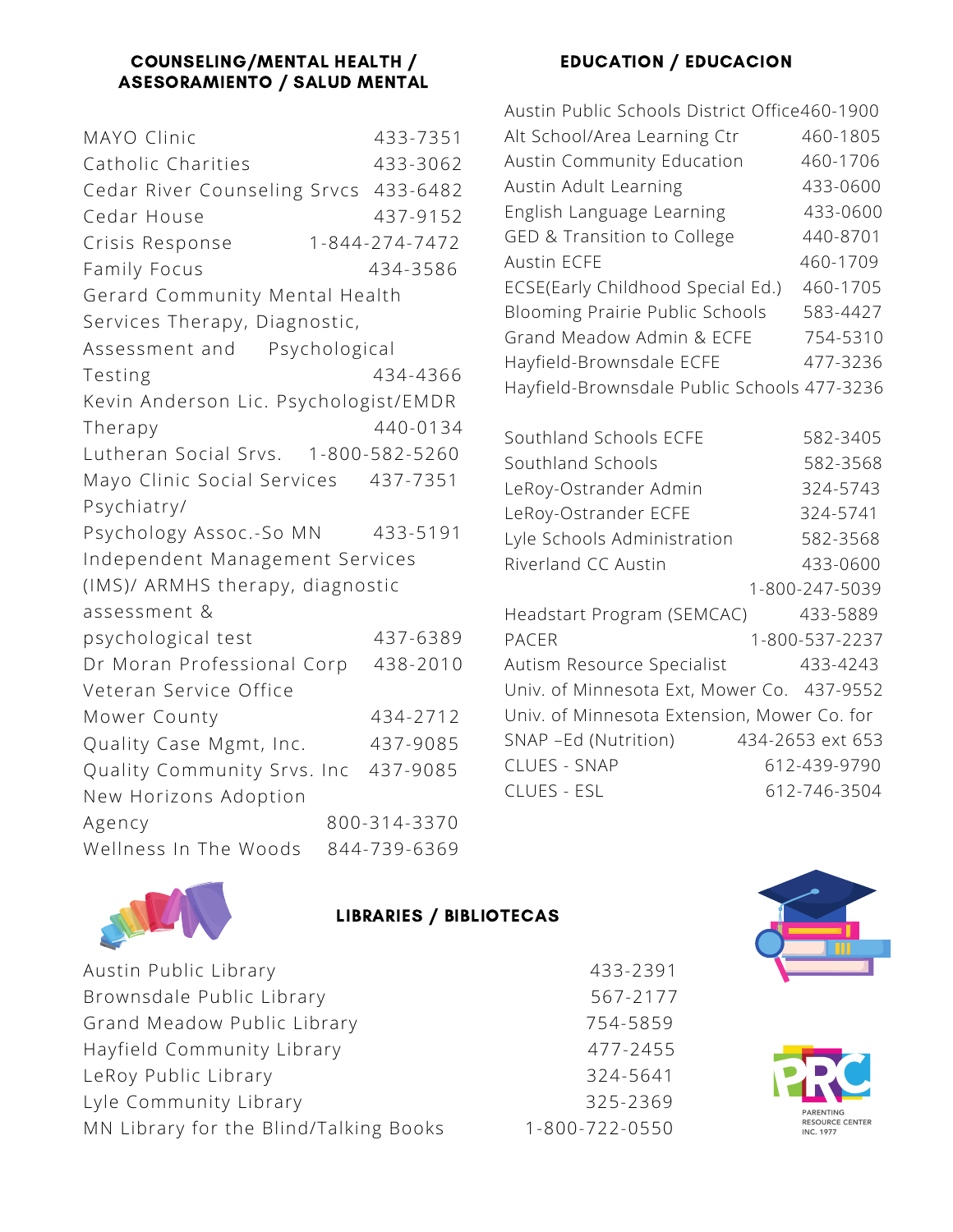### PARENTING EDUCATION / EDUCACION DE CRIANZA

### Parenting Resource Center Parents Forever Divorce Education 437-8330 Parent WARMLINE 440-4164 Parent Education 437-8330 University of Minnesota Extension, Mower Co. 437-9552 ECFE (Early Childhood Family Ed.) 460-1709 HelpMeGrowMN 1-866-693-4769 Austin Aspires Parent to Parent 437-0920 NST Attorneys At Law Child Safety Resources https://www.nstlaw.com/child-safety/

| YOUTH RECREATION /                     |                |  |
|----------------------------------------|----------------|--|
| <b>RECREACION PARA JOVENES Y NINOS</b> |                |  |
| <b>Austin Community Education</b>      | 433-0971       |  |
| Austin Park & Recreation Program       | 433-1881       |  |
| <b>Boy Scouts</b>                      | 387-3123       |  |
| <b>Girl Scouts River Valley</b>        | 1-800-845-0787 |  |
| Austin Community Recreation Center     | 433-1804       |  |

### SUPPORT GROUPS / GRUPOS DE APOYO

| Crimes Victims Resource Center          | 437-6680             |
|-----------------------------------------|----------------------|
| Mother of Children with Handicaps       | 325-4742             |
| Adult Children of Alcoholics            | 437-3797             |
| Circle of Parents                       | 377-7665             |
| Circle of Hope                          | 438-2034             |
| La Leche League of Southeast MN         | 456-8238             |
| Celebrate Recovery                      | 433-7008             |
| MOPS-Austin (Mom's Group) on FB or Call | 507-219-2291         |
| Recovery Is Happening                   | 507-218-4773         |
| Nexus Gerard Family Healing             | 433-1845             |
| Austin Manor                            | 433-5569             |
| Austin Alano Groups                     | 433-9868             |
| The Bridge                              | 434-9334             |
| Support With Love LGBTQ+                | 440-4164 or 437-8330 |
| Wellness In The Woods                   | 844-739-6369         |
| Independent Management Services         | 437-6389 or 396-4477 |
|                                         |                      |



### SUBSTANCE PREVENTION / PREVENCION DE SUSTANCIAS

| Alcoholics Anonymous (AA)                        | 433-9868 |
|--------------------------------------------------|----------|
| Narcotics Anonymous                              | 433-9868 |
| Mayo Clinic Health System Fountain Center Austin | 434-1890 |
| Mayo Clinic Health System Tobacco Cessation      | 434-1429 |
| Circle of Hope Support Group                     | 438-2034 |
| Independent Management Services                  | 437-6389 |
| or 396-4477                                      |          |
|                                                  |          |

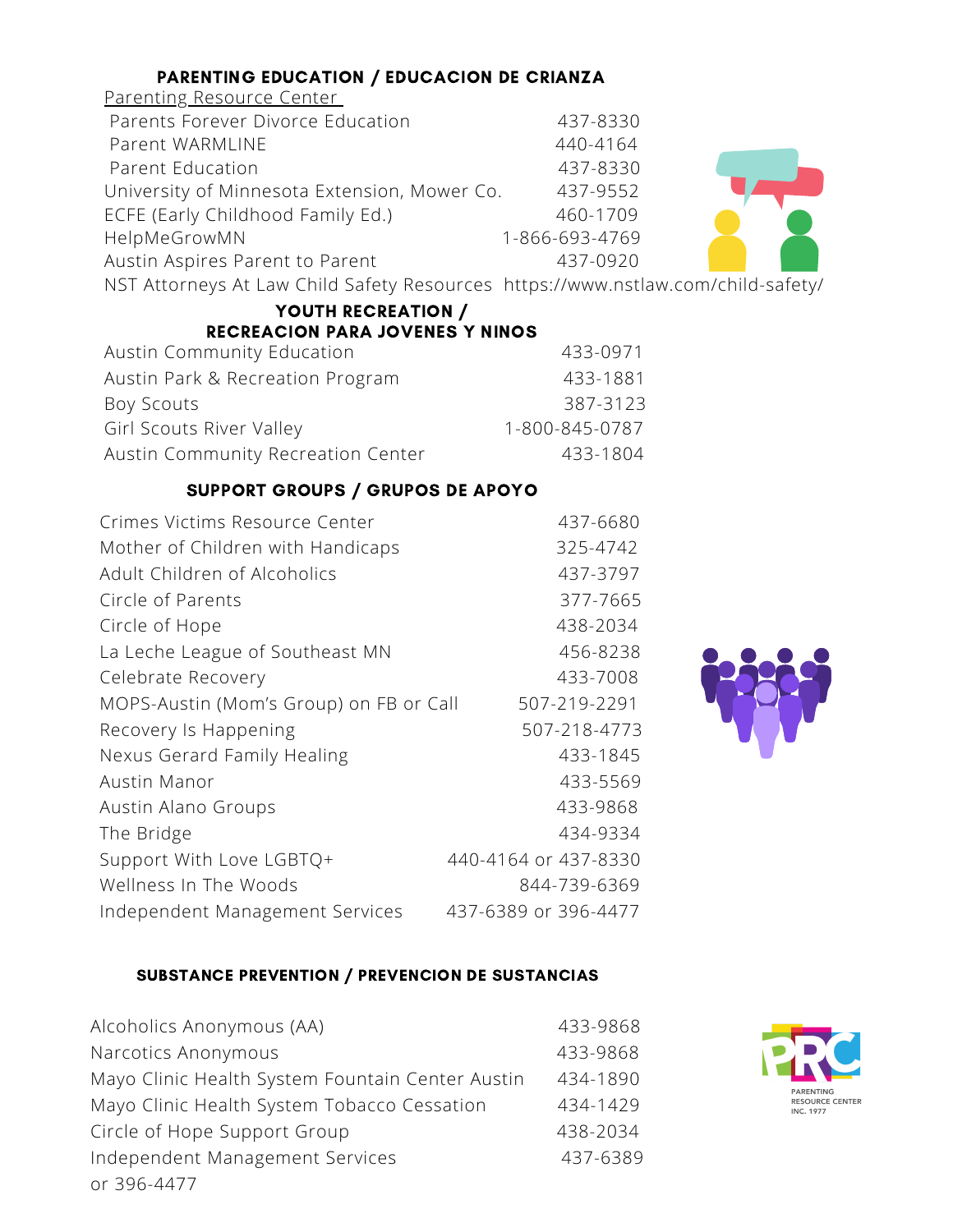| Mower CountyDHS (vouchers)                       | 437-9701       |
|--------------------------------------------------|----------------|
| Ruby's Pantry Grace Lutheran Austin 3rd          |                |
| Thursdays of each month                          | 433-3445       |
| Cornerstone Church Austin                        | 433-7008       |
| Lyle Our Savior's Lutheran Church                | 325-4684       |
| LeRoyArea Ministerial Assoc                      | 324-5722       |
| Racine                                           | 507-378-4801   |
| Mower County Senior Center                       | 507-433-2370   |
| WIC (Women, Infant& Children)                    | 437-9799       |
| Salvation Army                                   | 437-4566       |
| Our Saviors Lutheran-Lyle                        | 325-4684       |
| American Red Cross-Disaster                      | 1-844-878-9933 |
| <b>NAPS</b>                                      | 1-877-500-8699 |
| Little Cedar Food Shelf (for Southland Families) | 582-3185       |
| Meals at Twin Tower and Picket Place             | 507-373-7759   |
| Austin Meals on Wheels                           | 438-3140       |
| <b>Rural Mower County</b>                        | 507-864-8228   |
| <b>CLUES</b>                                     | 651-379-4256   |

# HOUSING/VIVIENDA

| <b>Austin HRA</b>                   | 433-1866       |
|-------------------------------------|----------------|
| Mower Co HRA                        | 434-5556       |
| American Red Cross (disaster)       | 1-844-878-9933 |
| Salvation Army(emergency)           | 437-4566       |
| SEMCAC (emergency)                  | 433-5889       |
| Housing Equality Law Project        | 1-866-292-0080 |
| Rochester Women's Shelter           | 507-285-1010   |
| Quality Case Management, Inc.       | 437-9085       |
| Crisis Resource Center Owatonna     | 1-800-451-1202 |
| Dorothy Day Shelter (homeless)      | 507-282-5172   |
| Habitat for Humanity-Freeborn/Mower | 433-1349       |
| Independent Management Services     | 437-6389       |
| Mower County DHS (vouchers)         | 437-9701       |
| CLUES                               | 612-520-1878   |
|                                     |                |





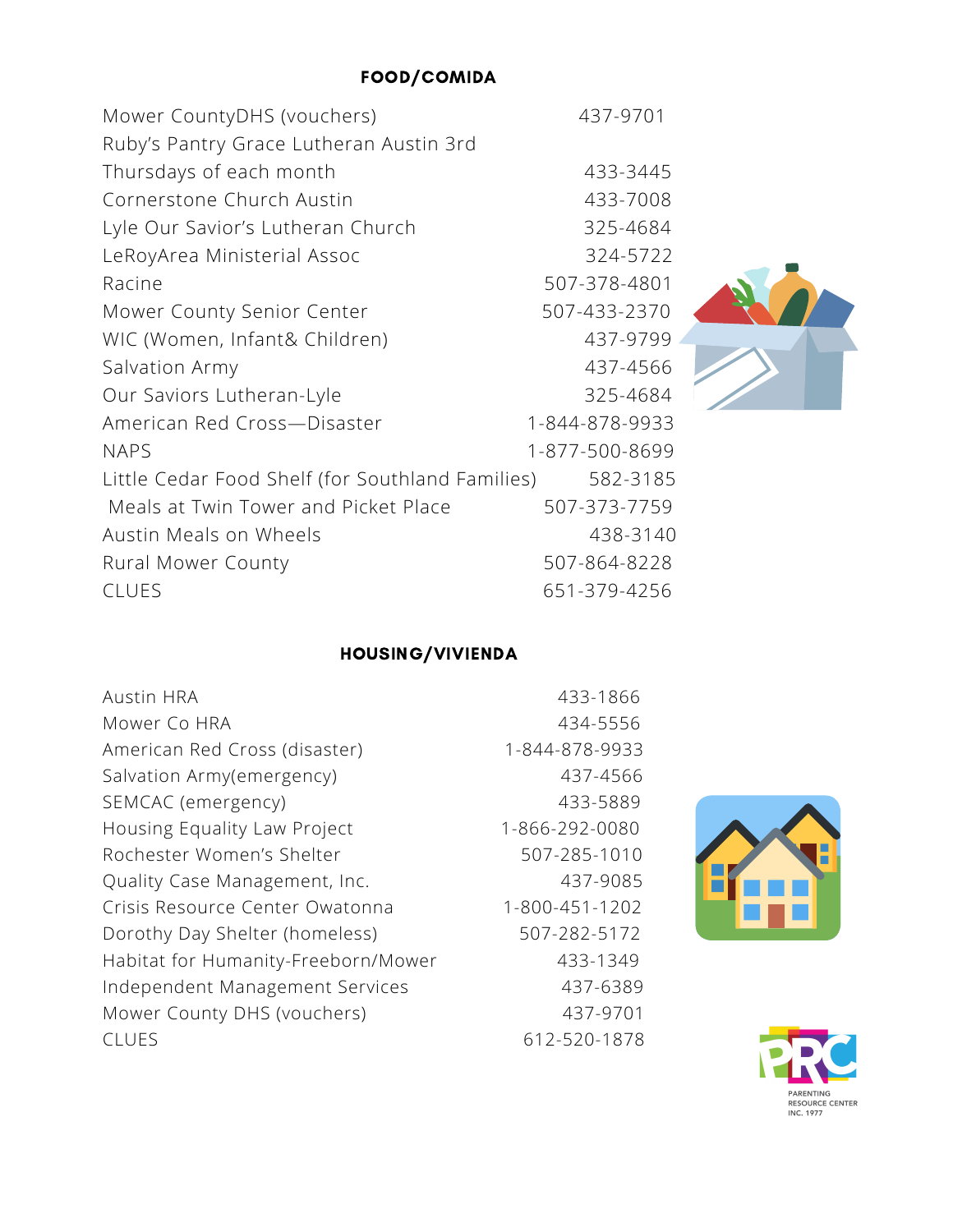### CLOTHING / ROPA

Rachel's Hope 437-7595 Parenting Resource Center 437-8330 Salvation Army 133-7203

|               | <b>USED CLOTHING OR FURNITURE FOR SALE /</b> |
|---------------|----------------------------------------------|
|               | <b>VENTA DE ROPA O MUEBLES USADOS</b>        |
| Twice is Nice | 433-5353                                     |

| $71111$ CI $711111$ | — J.J.J.J.J.J |
|---------------------|---------------|
| Salvation Army      | 437-4566      |
| A to Z Treasures    | 433-0090      |
|                     |               |

### PERSONAL CARE ITEMS /

| <b>ARTICULOS DE CUIDADO PERSONAL</b> |          |
|--------------------------------------|----------|
| Twice is Nice                        | 433-5353 |
| Salvation Army                       | 437-4566 |
| A to Z Treasures                     | 433-0090 |
| Parenting Resource Center            | 437-8330 |
|                                      |          |

### ENERGY ASSISTANCE/

SEMCAC ASISTENCIA DE EMERGENCIA ELECTRICA  $_{\rm 433\text{-}5889}$ 

### TRANSPORATION/TRANSPORTE SMART 1-855-762-7821

| AB Taxi                 | 434-9689 |
|-------------------------|----------|
| Quick Ride Taxi Service | 433-9055 |

DRIVER'S LICENSE/LICENCIAS DE CONDUCIR

DEPT OF MOTOR VEHICLES 434-2675

### FINANCIAL CONSULTING/CONSULTORIA FINANCIERA

- Independent Management Services 437-6389
	-

### EMPLOYMENT & CAREER COUNSELING/EMPLEO Y ORIENTACION PROFESIONAL

| Workforce Development       | 433-0555     |
|-----------------------------|--------------|
| <b>CLUES</b>                | 355-8575     |
| Welcome Center              | 434-2863     |
| <b>CHOICES</b>              | 507-280-5510 |
| Cedar Valley Services       | 433-2303     |
| Riverland Community College | 433-0600     |











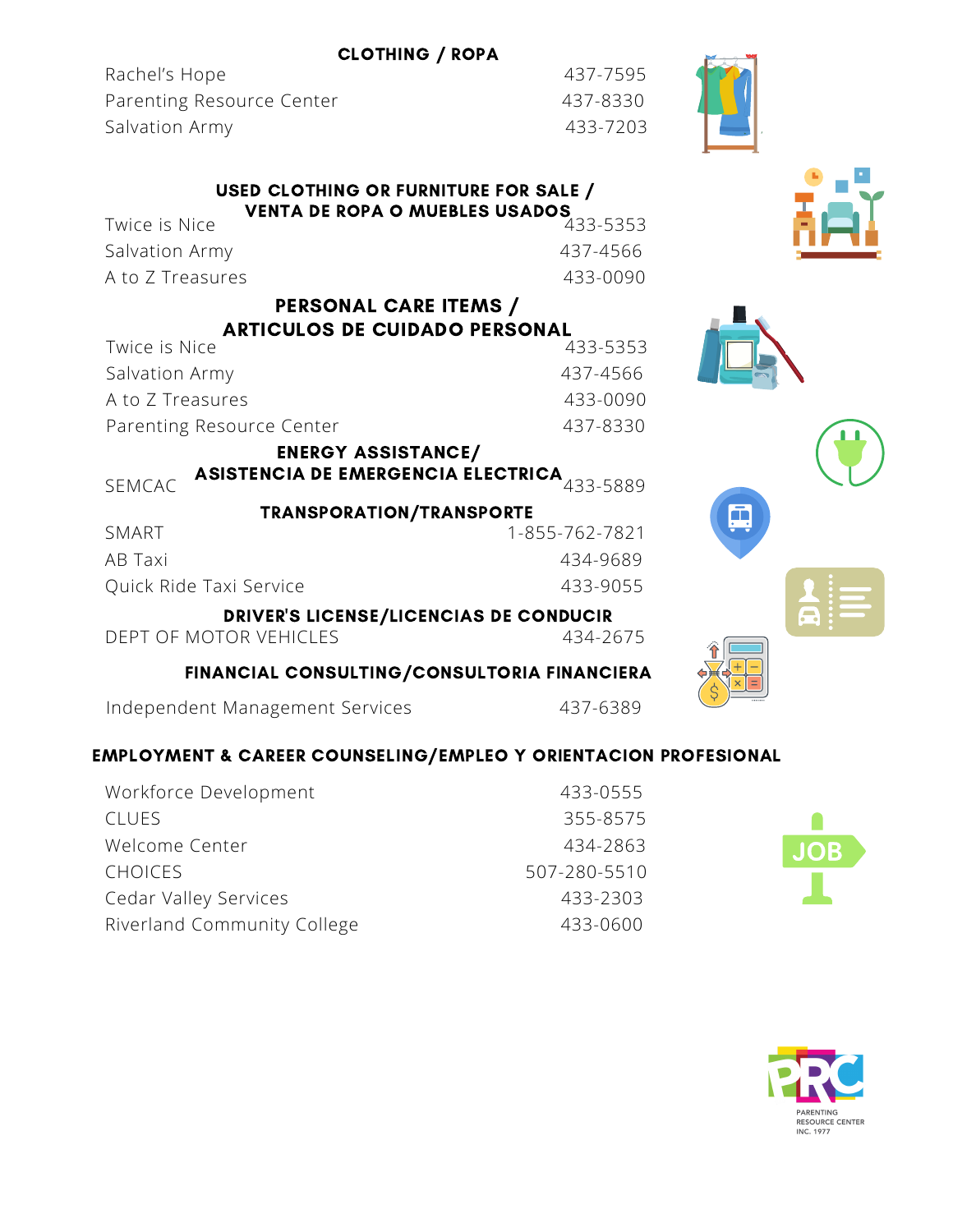### CHILDCARE/ GUARDERIAS

Child Care Resource and Referral 1-800-462-1660 Helping Homes 507-438-1270 (emergency/temporary care)



Mower County Childcare Assistance 437-9701 https://www.mowercountyhhs.com/child-care-assistance

Austin Aspires – Daycare and Preschool Opening list (always updated) – visit 437-6389 www,austinaspires.org

### BIRTH CONTROL / CONTROL DE LA NATALIDAD

| MN Family Planning/STI Hotline | 1-800-783-2287 |
|--------------------------------|----------------|
| Mower CountyCommunityHealth    | 437-9701       |

### PREGNANCY/EMBARAZO

| Mower County Community Health     | 437-9701       |
|-----------------------------------|----------------|
| Rachel's Hope Support & Council   | 437-7595       |
| Catholic Charity Information Line | 1-800-222-5859 |
| Pregnancy Hot Line                | 1-800-848-5683 |
| Mayo Clinic Health System         | 433-7351       |
| New Horizon Adoption Agency       | 1-800-314-3370 |

### LOCAL MOM GROUPS / GRUPOS DE MAMAS LOCALES

Mother of Children with Handicaps 325-4742 La Leche League of Southeast MN 456-8238 MOPS-Austin (Mom's Group) on FB or Call 507-219-2291 Facebook Pages Mommies Parent-to-Parent









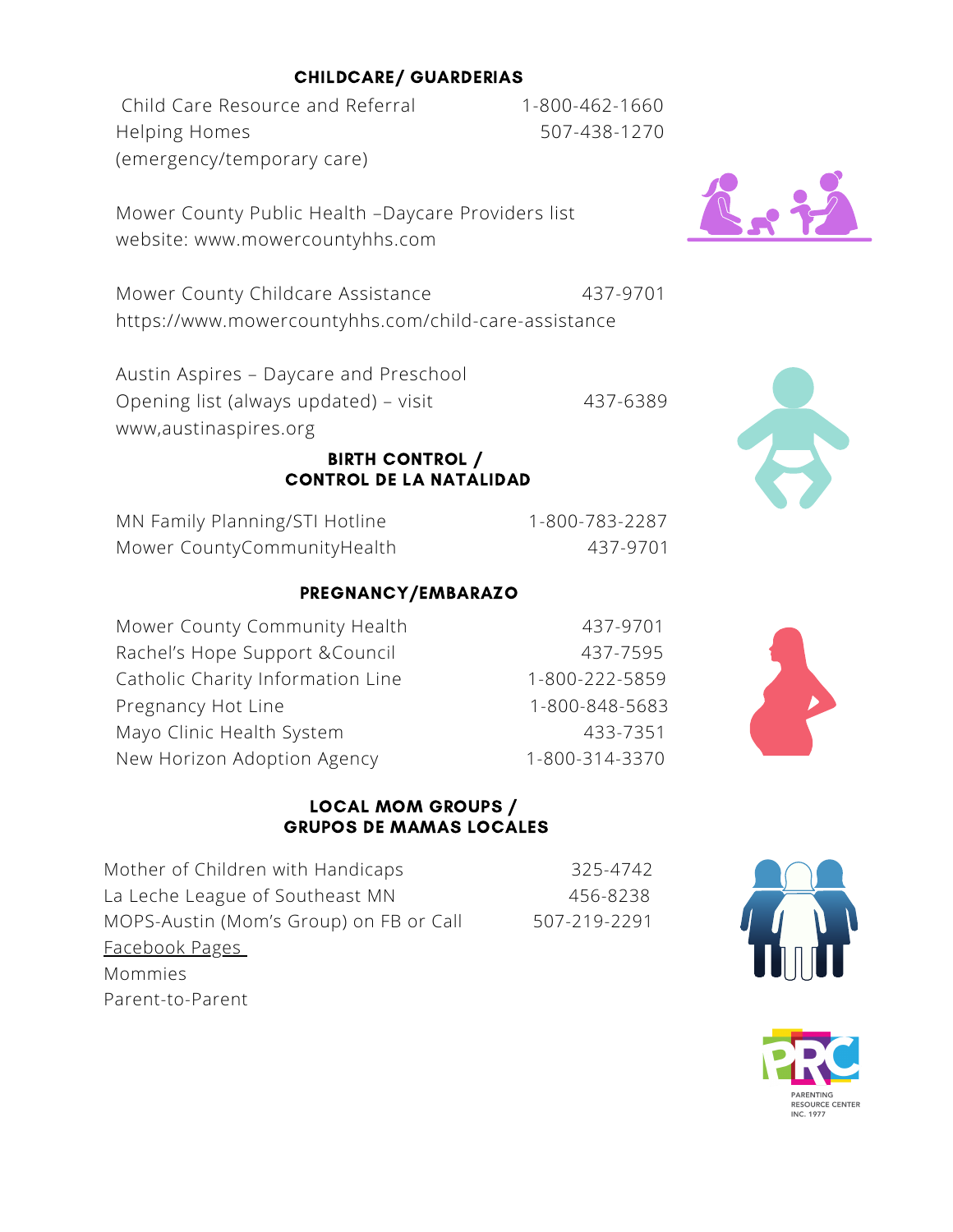| HUMAN SERVICES/SERVICIOS HUMANOS                               |                |
|----------------------------------------------------------------|----------------|
| Independent Management Service                                 | 437-6389       |
| Lutheran Social Services of MN                                 | 1-800-582-5260 |
| Welcome Center                                                 | 434-2863       |
| Mower County DHS                                               | 437-9701       |
| MN 211                                                         | $2 - 1 - 1$    |
| <b>Cedar Valley Services</b>                                   | 433-2303       |
| Health Access Minnesota                                        | 589-8136       |
| New Horizons Adoption Agency                                   | 800-314-3370   |
| Austin Human Rights Commission                                 | 437-9940       |
| IMAA Intercultural Mutual Asst Assoc. 507-273-2280 or 507-273- |                |
| 4230                                                           |                |
| DISABILITY SERVICES/SERVICIOS DE DISCAPACIDAD                  |                |
| LIFE Mower County                                              | 433-8994       |



| 433-0774       |
|----------------|
| 582-7726       |
| 433-2303       |
| 437-9152       |
| 433-0570       |
| 1-612-525-2400 |
| 1-507-282-0649 |
| 1-800-562-9747 |
| 433-9609       |
| 507-285-1815   |
| 433-7301       |
| 1-888-460-1815 |
| 1-800-728-5420 |
| 437-6389       |
| 437-9085       |
| 437-9085       |
|                |

**FAMILY VISITATION & EXCHANGE/VISITAS FAMILIARARES Y INTERCAMBIOS**

### **FOSTER CARE / ALOJAMIENTO TEMPORAL EN CASA HOGAR**

l Seibel Visitation Center 434-7550

Mower County DHS 437-9700

### LEGAL SERVICES/SERVICIOS LEGALES

SE Minnesota Reg. Legal Services (Intake) 1-888-575-2954 Minnesota Family Law Project 1-866-292-0080 Immigrant Law Center of Minnesota 1-651-641-1011 Child Safety Resource https://www.nstlaw.com/child-safety/